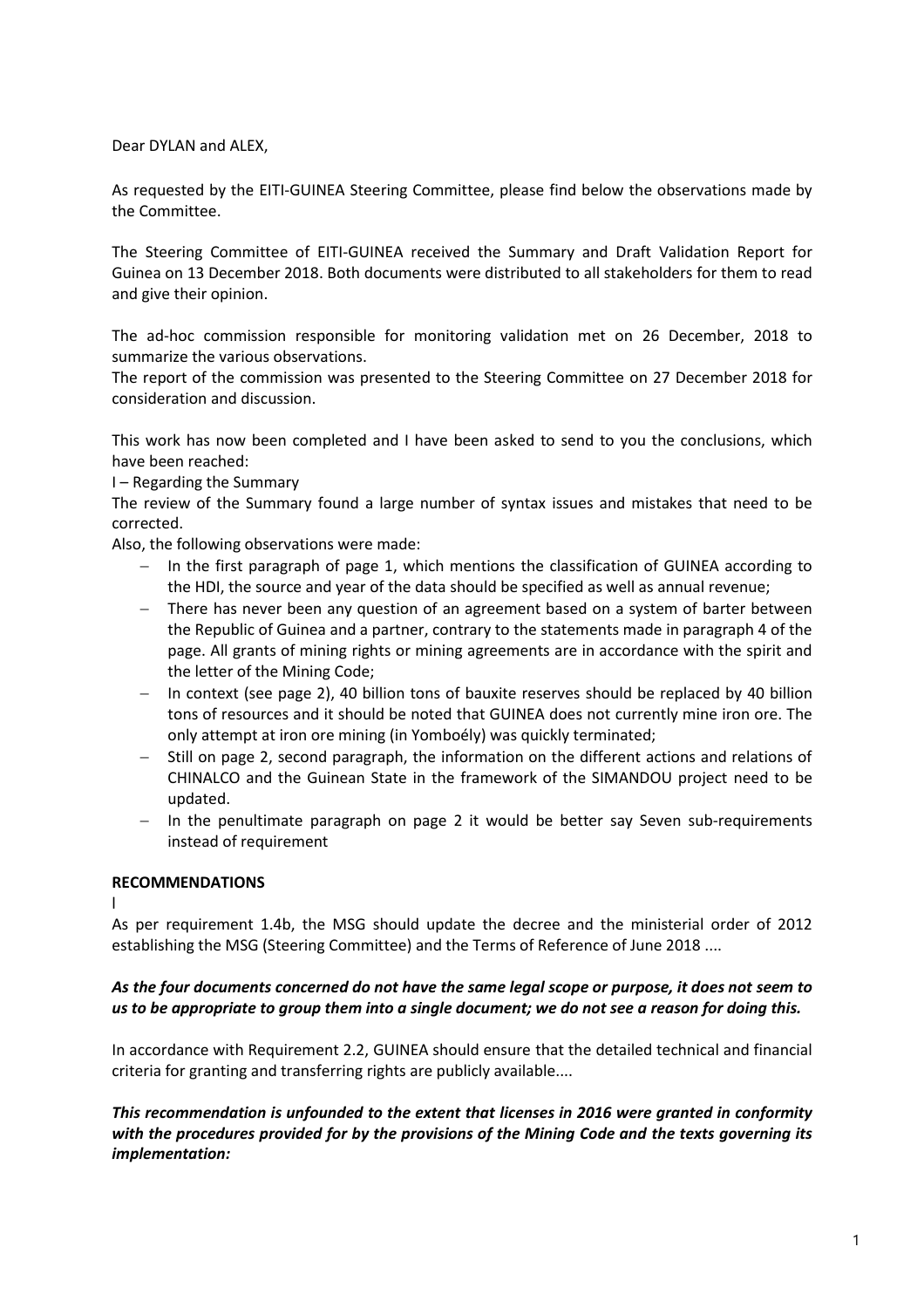### a. Cadastral Procedure (2016):

<http://mines.gov.gn/assets/uploads/2017/03/procedure-cadastre-minier.pdf>

#### b. Decree on management of Rights and Authorisations

<http://mines.gov.gn/docs/PDF/Decret-Portant-Gestion-des-Autorisations-et.pdf>

All texts are on-line on the sites of the Ministry and the CPDM, accessible to the general public; this ensures transparency.

Similarly, the new cadastral procedure (Order A/2016/5002/MMG/SGG, dated 1 September 2016) and its explanatory note have been published in several newspapers and online, including:

[http://mines.gov.gn/communique-nouvelle-procedure-cadastrale;](http://mines.gov.gn/communique-nouvelle-procedure-cadastrale) [http://mediaguinee.org/ministere-des-mines-et-de-la-geologie-mise-en-place-dune-nouvelle-proced](http://mediaguinee.org/ministere-des-mines-et-de-la-geologie-mise-en-place-dune-nouvelle-procedure-cadastrale-communique/) [ure-cadastrale-communique/](http://mediaguinee.org/ministere-des-mines-et-de-la-geologie-mise-en-place-dune-nouvelle-procedure-cadastrale-communique/) [http://guinee7.com/mines-note-explicative-de-larrete-portant-mise-en-place-de-la-nouvelle-proced](http://guinee7.com/mines-note-explicative-de-larrete-portant-mise-en-place-de-la-nouvelle-procedure-cadastrale) [ure-cadastrale](http://guinee7.com/mines-note-explicative-de-larrete-portant-mise-en-place-de-la-nouvelle-procedure-cadastrale) [http://www.newsdeguinee.com/2016/09/07/ministere-des-mines-et-de-la-geologie-une-nouvelle-p](http://www.newsdeguinee.com/2016/09/07/ministere-des-mines-et-de-la-geologie-une-nouvelle-procedure-cadastrale-mise-en-place) [rocedure-cadastrale-mise-en-place](http://www.newsdeguinee.com/2016/09/07/ministere-des-mines-et-de-la-geologie-une-nouvelle-procedure-cadastrale-mise-en-place)

*In addition, applicants who come to the CPDM have all the necessary information for the granting of mining rights and physical copies are also issued to them.*

*For example, in 2016 prospecting licenses were awarded on a first-come, first-served basis. All operating licenses granted in 2016 were issued in response to requests submitted by holders of prospecting licenses who met the legal requirements, including technical and financial requirements.*

Under Requirement 4.3, GUINEA should check whether there are barter agreements....

*This recommendation is in no way justified, since, once again, the Republic of Guinea has never practised barter, the granting of mining rights and agreements are in accordance with the provisions of the Mining Code in force.*

Under Requirement 4.6, GUINEA should ensure that information on significant direct payments by extractive companies to subnational state entities are exhaustively disclosed.

*One of the innovations of the mining code of 2011, amended in 2013, is that local development is taken into account at a an unprecedented level. The Code set up the Local Economic Development Fund (FODEL), ensuring greater involvement of localities in socio-economic development, using resources from local wealth extracted by mining companies.*

*For its implementation, the Head of State issued a decree in October 2017 defining the terms for implementation of the Local Economic Development Fund (FODEL). Subsequent to that, the Ministry for Mines and Geology and the Ministry of for Administration of the Territory and Decentralisation recently issued a joint order defining the terms of use, management and supervision of the FODEL. A mechanism for equitable distribution of the potential shares due to each municipality concerned, as well as a manual for the day-to-day procedures for managing these resources, have also been prepared.*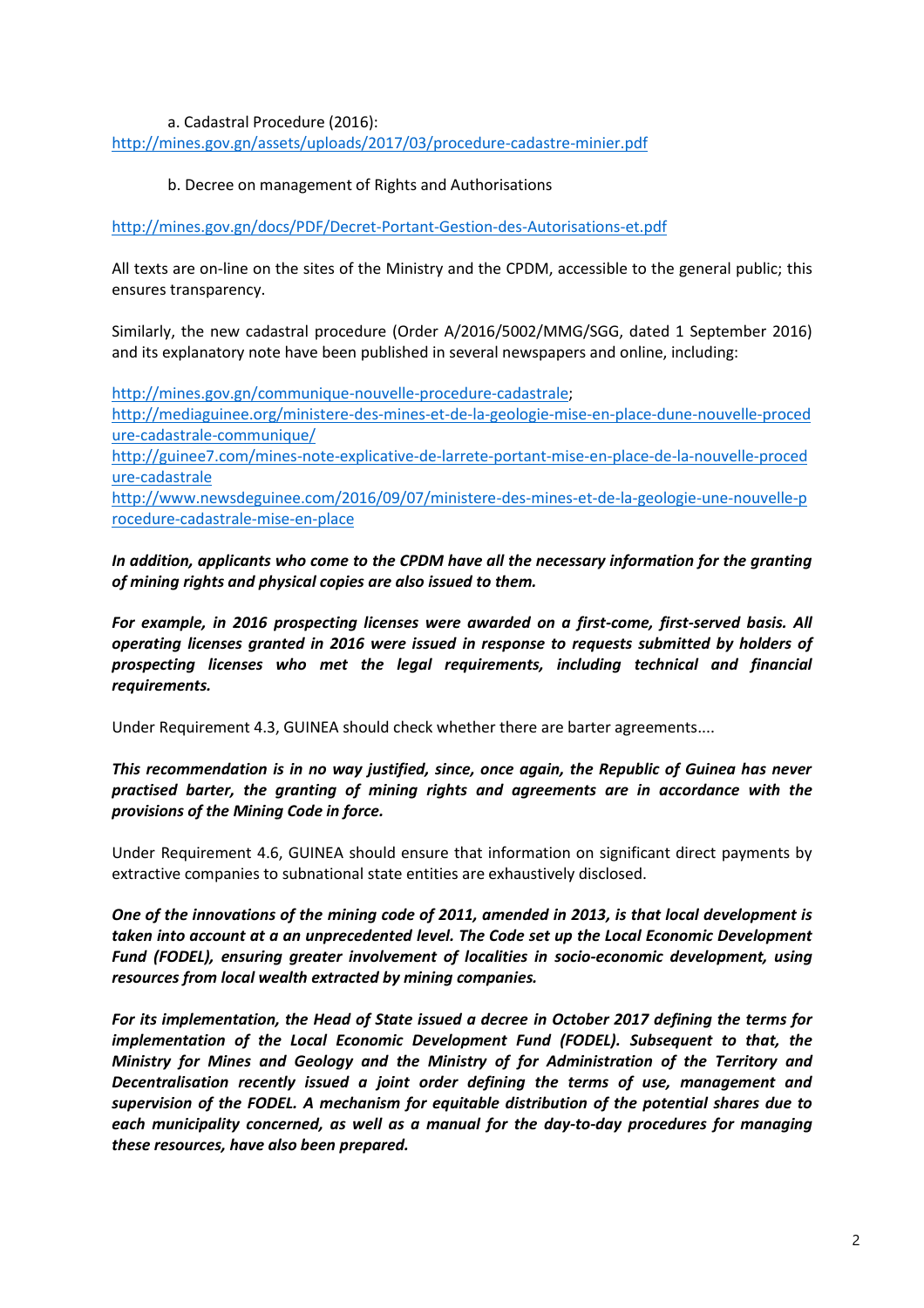*In addition, mayors and municipal councillors had not been elected and/or taken office in 2016, so it was not appropriate to proceed with the payment of the funds generated by this contribution to local development, in order to guarantee the legitimate use of the said funds.*

*All the conditions having come together, FODEL began to operate on 10 December 2018. All mining companies will make payments due for the year 2016 in coming days.*

Under Requirement 6.2, GUINEA should carry out a comprehensive review of all expenses incurred by state-owned enterprises ...

*After the financial statements of ANAIM, SOGUIPAMI and ONAP have been certified by an auditor and the Accounts Chamber, in accordance with current legislation, these concerns are broadly taken into account and the financial statements are available online.*

Under Requirement 7.3, the MSG should develop a systematic and structured mechanism to monitor the implementation of recommendations ...

*The Secretariat has a monitoring and evaluation officer. The MSG appoints a monitoring and evaluation commission each year, and a report on monitoring of the activities together with recommendations is presented to the supervisory board.*

- − *You state that the implementation of these mining reforms suffers from a lack of institutional capacity. A report on the institutional review of EITI-GUINEA published in November 2016 established the following:*
- − *A high-quality work plan;*
- − *A significant increase in stakeholder capacities;*
- − *EITI Reports generally acclaimed for their quality;*
- − *Efficient administrative functioning.*

The Guinean government committed to implement EITI in April 2005, towards the end of the Lansana CONTE regime ....

*We do not see the connection between GUINEA's membership of the EITI and the end of General Lansana CONTE's regime in December 2008. This untruth can be found on pages 1 and 2.*

### *EITI- GUINEA could provide the elements for a response to the concerns expressed on this point.*

In accordance with Requirement 7.4, the MSG should consider using the annual progress report to evaluate impact of the EITI, going beyond a description of the results and implementation of the work plan....

*The EITI-GUINEA annual progress report is the work of all the colleges. It describes the general context that characterised the year. It focuses on implementation of the EITI process in GUINEA. It makes a comprehensive assessment of the annual work and budget plan and presents the financial situation in detail.*

*It also describes communication, awareness-raising and capacity-building activities.*

*It also evaluates implementation in comparison with the Requirements. It indicates the difficulties, accompanied by suggestions, and, finally, sets out the prospects after having evaluated the impact.*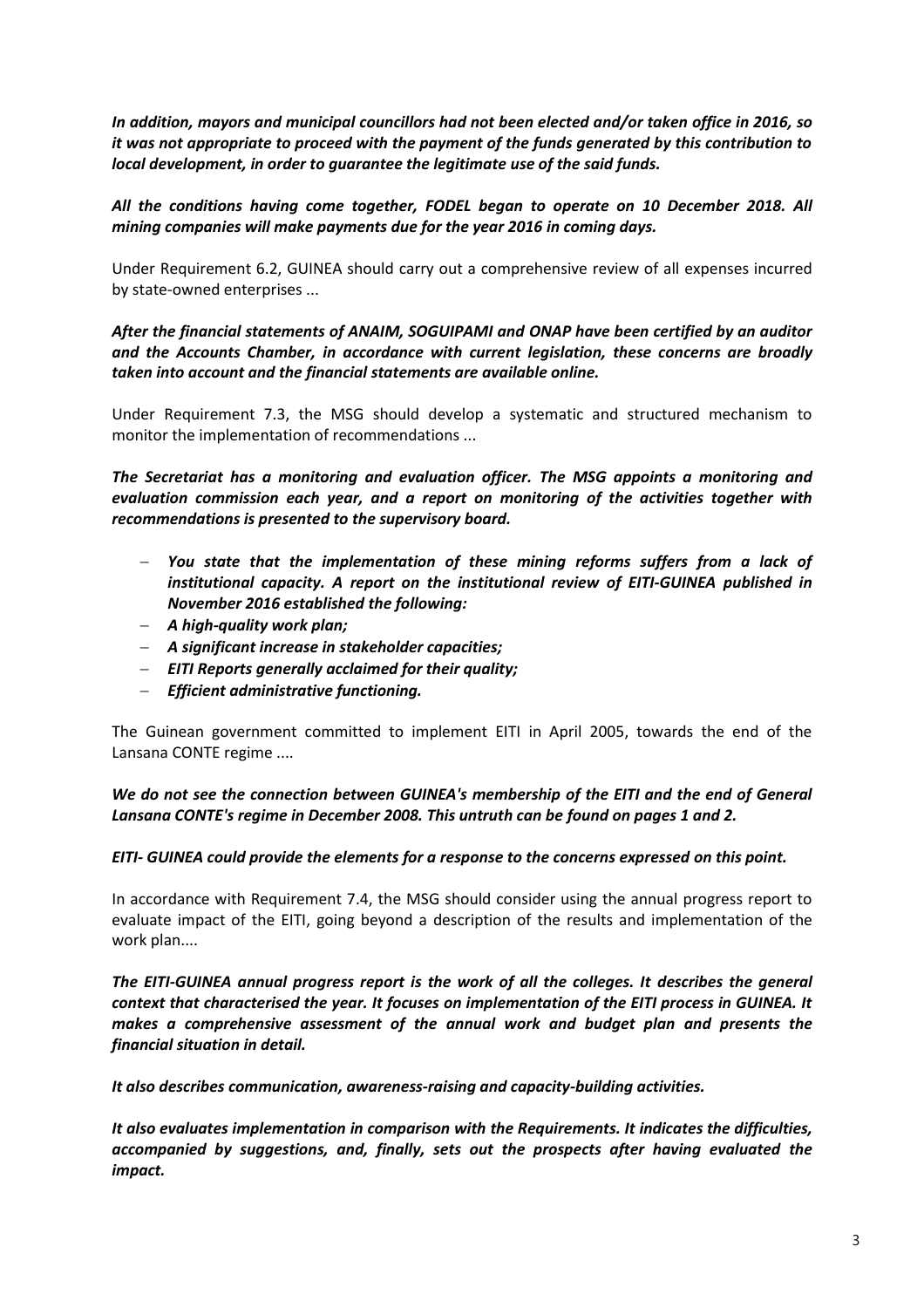# *All of this indicates that our annual progress report is far from being a mere description of the activities carried out and the results.*

### **II - Report on initial data collection and stakeholder consultation.**

On the substance and form of the report.

The Multi-stakeholder Group noted that item 1.4 "The establishment and functioning of the multi-stakeholder group" of Requirement 1 "Oversight by the multi-stakeholder group" is scored as inadequate.

Since the Multi-stakeholder Group satisfies all the points of the Requirement 1 and there is no anomaly as regards governance, the MSG, basing itself on the texts, believes that the score should be reviewed from inadequate progress to satisfactory progress.

This is supported by the fact that all the legal rules governing the structure and composition of the MSG are clear and precise, the documents exist and are on the website of EITI-Guinea.

In addition, the Government has guaranteed an environment that is conducive to participation by companies as regards the relevant laws, regulations and administrative rules as well as specific practices for practical implementation of the EITI. The basic rights of business and civil society representatives, who are substantially involved in EITI activities, are respected by representatives of the state on the Steering Committee.

The Government is convinced that there is no obstacle to the participation of companies and civil society in the EITI process. This statement is confirmed by the report on the identification of obstacles to implementation of the EITI in GUINEA. This report concluded that there are no obstacles to implementing the EITI in GUINEA.

The report states that the legal and institutional framework is favourable for implementation of the EITI and that the results achieved as regards transparency and good governance are to the credit of the senior authorities in the country but also and especially to the credit of the members of the steering committee and the executive secretariat, whose commitment and dynamism have never been lacking.

The appointment procedures and the coordination mechanism for each college are carried out in an independent manner without any interference by the Government or the Executive Secretariat.

The Guinea Chamber of Mines represents all mining companies that are carrying out prospecting and development work. This Chamber has the power at any moment to replace the operating companies that were the basis for preparation of the first Guinea EITI reports by any other company in its directory.

The EITI Decree is signed once only. The ToRs of the MSG were recently revised (in April 2018).

The ministerial order on the composition of the multi-stakeholder group and the internal regulations cannot be considered obsolete, as they are regularly updated.

The appointment procedures for industry and civil society are at their discretion.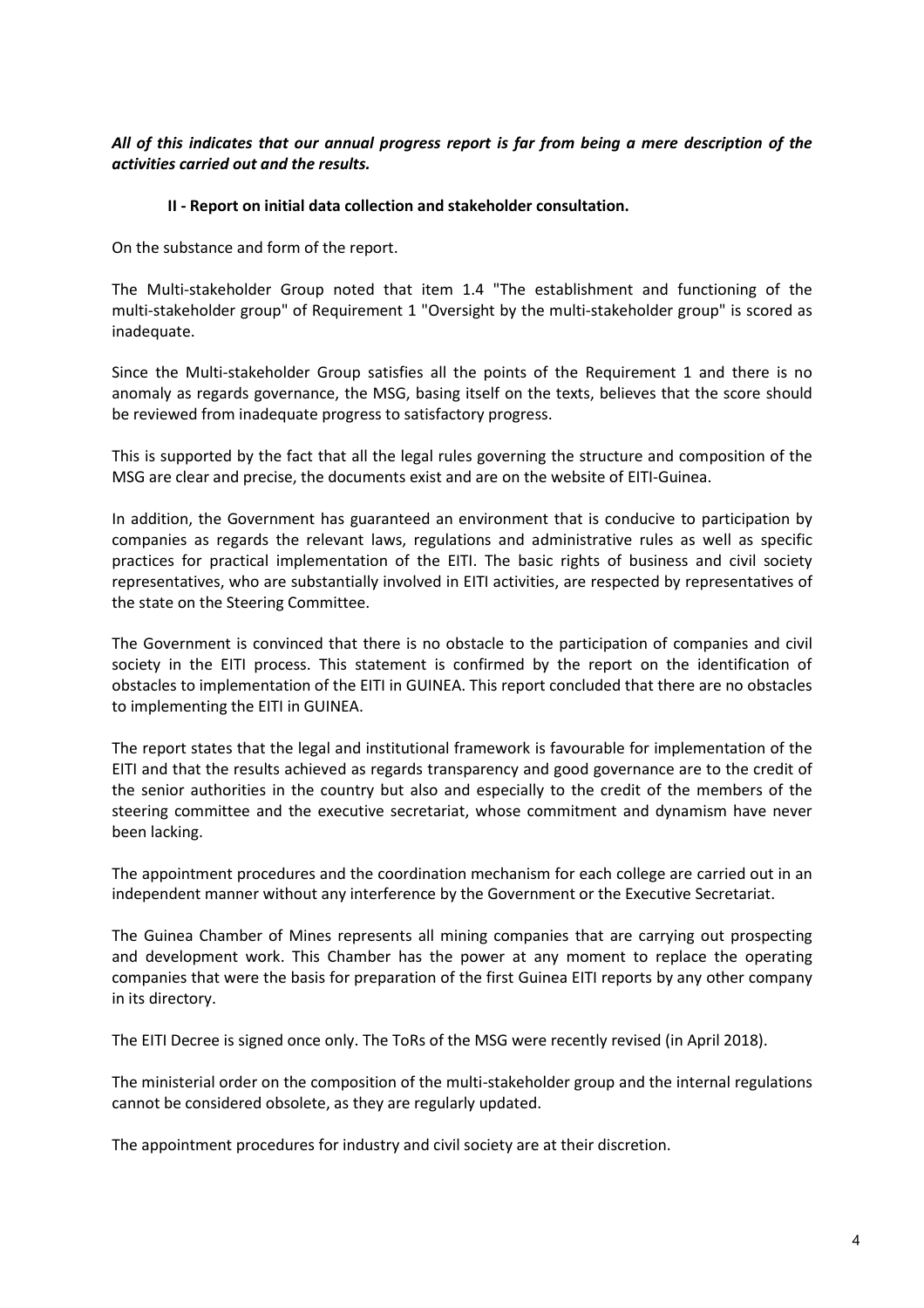Finally, it would not be relevant to agree to combine the decree, the ministerial order establishing its composition, its internal regulations and its Terms of Reference, because they are documents of a different legal and administrative nature.

The objective assigned to the National Initiative by Decree D/2012/2014/PRG/SGG is compatible with the 2016 EITI Standard. Unlike many countries, EITI-Guinea is not only a consultative body but also an operational body responsible for "implementing the government's transparency policy." Article 3 of the same Decree does not refer to any EITI framework, but only "to the principles of the International EITI", which is a generic text, compatible with the regular evolution of the regulatory framework of the EITI.

Also, the organisation of EITI-Guinea, structured around a Supervisory Board, (SB-EITI) a Steering Committee (SC-EITI) and an Executive Secretariat, is adapted to the conduct of its various missions.

The Steering Committee (SC-EITI) enjoys a good level of tripartite representation (Government, companies, civil society), and holds meetings regularly.

- The position of the the MSG with respect to requirement 1.4 and guidance note No. 14 is as follows: **Specific statement regarding the purpose of the EITI**, complying with the Standard, Article 3 of the above-mentioned Decree D/2012/014/PRG/SG. **Roles, rights and responsibilities of the MSG**;
	- $\checkmark$  (1.4 bi) Capable of performing their tasks, applied by the MSG, not explicit in the texts
	- $\checkmark$  (1.4b ii) Carry out awareness-raising, communication and publication activities (1.4b ii) in compliance with the Standard, Article 3 of the above-mentioned Decree D/2012/014/PRG/SGG and applied by the MSG;
	- $\checkmark$  Specific responsibilities of members of the Group, in compliance with the Standard (above-mentioned) Article 5 of Decree D/2012/014/PRG/SGG,
	- $\checkmark$  Sub-group of the Multi-stakeholder Group in compliance with the Standard, Article 5 of the above-mentioned Decree point 2.1 of the ToR of the MSG with the establishment of 3 operational commissions: **Audit and Statistics; Communication and Capacity-Building; and Monitoring and Evaluation.**
	- $\checkmark$  National Secretariat, in compliance with the Standard, Article 5 of the above-mentioned Decree D/2012/014/PRG/SGG, functional
	- $\checkmark$  Code of Conduct, Article 25 of the Internal Regulations, applied by the MSG

# **Approval of work plans, EITI Reports and Annual Progress Reports**

- $\checkmark$  1.4b iv, Approval of work plans, in compliance with the Standard, Article 5 of the above-mentioned Decree D/2012/014/PRG/SGG and carried out by the MSG;
- $\checkmark$  1.4b iv, Approval of the appointment of the Independent Director, in compliance with the Standard, Article 3 of the above-mentioned Decree D/2012/014/PRG/SGG ToR of the MSG page 3, carried out by the MSG
- $\checkmark$  1.4b iv, Approval of the Terms of Reference of the Independent Administrator, carried out by the MSG, in compliance with the Standard, Article 3 of the above-mentioned Decree D/2012/014/PRG/SGG
- $\checkmark$  1.4b iv, Approval of EITI Reports, carried out by the MSG, in compliance with the Standard, Article 3 of the above-mentioned Decree D/2012/014/PRG/SGG, carried out by the MSG.
- $\checkmark$  14b iv, Approval of Annual Progress Reports carried out by the MSG. ToR of the MSG, Article 2.1 page 3.
- $\checkmark$  1.4 b v, Supervision of the EITI disclosure process, in compliance with the Standard, Article 3 of the Decree, carried out by the MSG.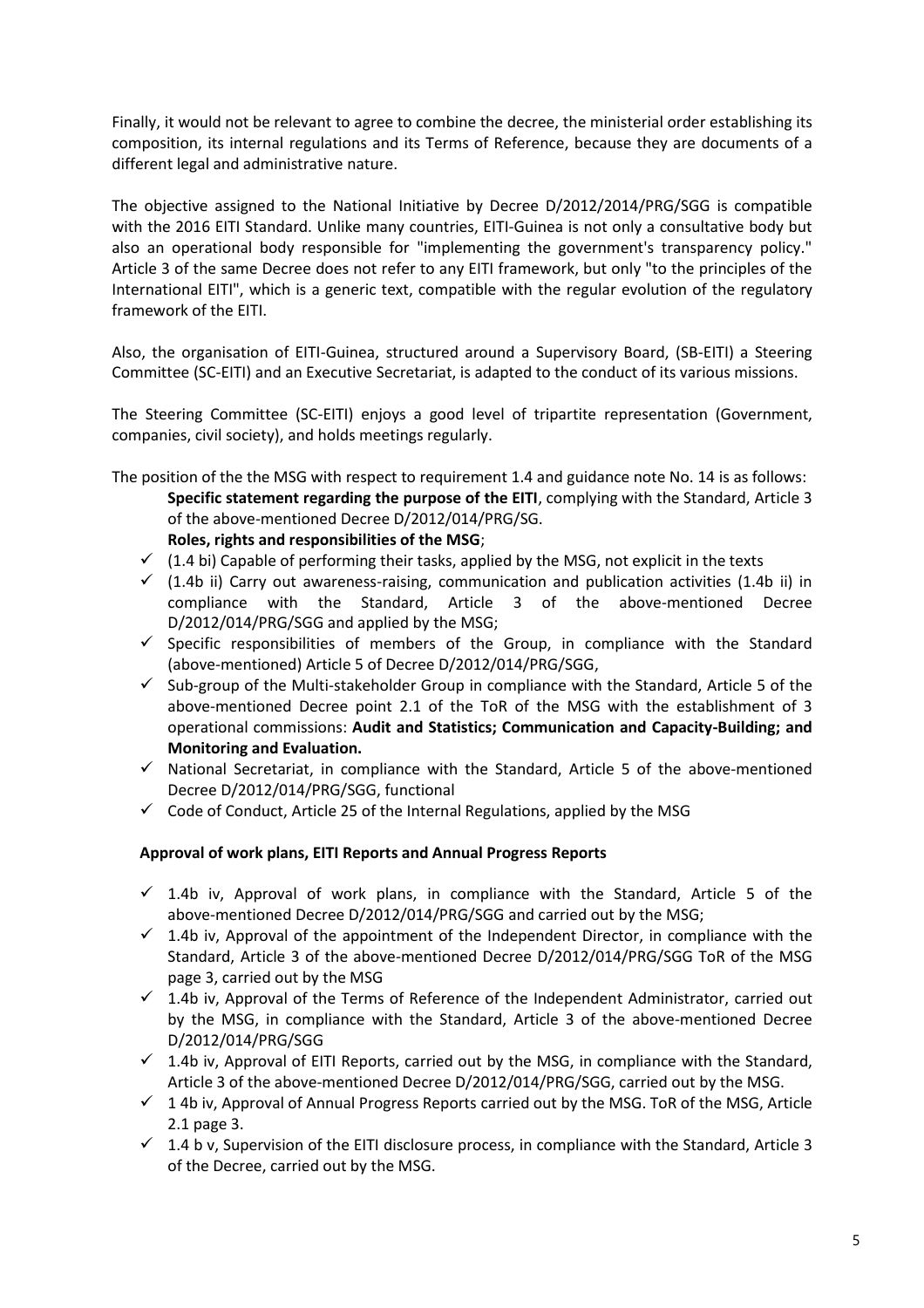$\checkmark$  Participation in validation carried out by the MSG Article 3 of the Decree.

### **Member sitting in the Multi-stakeholder Group;**

 $\checkmark$  (1.4b vi) Designation and conditions attached to the mandate in compliance with the Standard Article 5 of the Order Articles 2, 4 and 5 of the Internal Regulations Article 15 of the Order Article 4.

**The internal governance rules and procedures /Operations and deliberations of the Multi-stakeholder Group; satisfactory**

- $\checkmark$  (1.4b vii) Meetings are called with sufficient notice and, in general, MSG members appear to have sufficient time to review documents before meetings. Attendance at meetings of a large majority of MSG members is constant. Article 5 of the ToR of the MSG.
- $\checkmark$  1.4b vi Payment to members of the MSG, transparency of the indemnity policy, in compliance with the Standard, Article 15 of the Joint Order. Article 2.4 of the ToR of the MSG. The policy of the Multi-stakeholder Group on per diems 1.4b vi is available to the public on the website of EITI-Guinea;
- $\checkmark$  1.4b vi 1.4b viii. Decision Making 1.4b vi and keeping of the minutes of debates and decisions 1.4b viii are in compliance. Article 2 of the Order, pages 13 and 19 of the Internal Regulations, Articles 7.2 and 7.3 of the ToR of the MSG

Most of the key concepts set out in Requirement 1.4b are addressed in the 2012 decree, the Order and the Internal Regulations. The ToRs of the MSG of 27 April 2018 incorporate all of the concepts set out in the 2016 EITI Standard. This document was prepared with the effective participation of the EITI International Secretariat (see Gisela 's e-mail).

In this context, the MSG has not only considered updating and enriching the other texts based on the 2016 EITI Standard, but also strengthening the participation of companies in the MSG.

All important points of the MSG are therefore in accordance with Requirement 1.4.b. Based on what has been said, the MSG believes that the validator should review this assessment.

# **Licensing (2.2)**

### **Requirement 2.2: The Committee considers that Guinea has made satisfactory progress for the following reasons:**

(1) The Committee notes that Guinea has complied with all the points of requirement 2.2.

(2) The Committee considers that the selection was founded on a risk-based approach used in several countries implementing the EITI. The approach takes the following constraints and elements into account:

(i) Given the large number of rights awarded in 2016 (144 in total<sup>1</sup>), an exhaustive review of all files regarding the issue of rights was not possible given the time and budget constraints for preparation of the EITI 2016 Report;

(ii) The initial assessment of risks of potential breaches in 2016 based on interviews conducted by the Independent Administrator (IA) with stakeholders did not identify any particular concerns. This evaluation seems to be confirmed by the validation report, which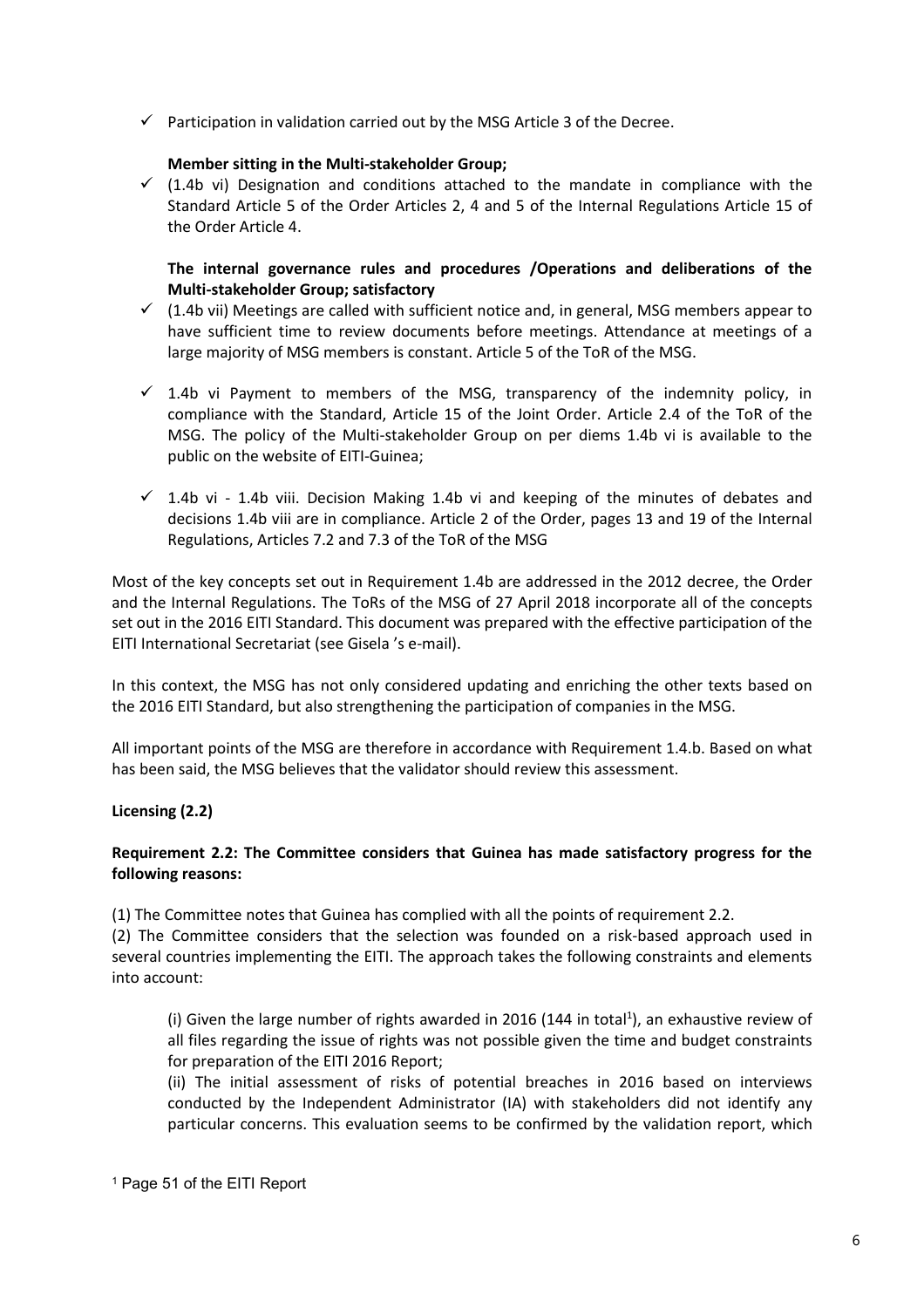states that "none of the stakeholders who were consulted mentioned any particular license issue in 2016, which raised specific concerns";

(iii) In the absence of any specific identified risk, the Committee chose to review a randomly selected sample to verify that no breaches took place in practice; and

(iv) The Committee judged that the sample size, although limited to 4 files, was sufficient to the extent that the review by the IA did not find any significant anomalies that could make it necessary to enlarge the sample.

(3) The Committee notes the need to broaden the review of files on license issues and transfers in the future and commits to consult with stakeholders and technical partners regarding inclusion in the work of a more in-depth review of files for the period 2016-2018.

## *In conclusion, the Committee considers that, in view of the progressive approach used in the selection of files and in view of the adequate treatment of the other points of Requirement 2.2, Guinea has made satisfactory progress. In addition, the Committee undertakes to carry out better consultation with stakeholders in order to take account of their concerns and to carry out a study of license and transfer files for the period 2016-2018.*

Please see all the attached documentation of senior management of the CPDM demonstrating that this rating should move from meaningful progress to **satisfactory progress**.

# **Barter agreements (4.3)**

**Requirement 4.3: The Committee finds that Guinea has made satisfactory progress or that this requirement is "not applicable" for the following reasons:**

Given the complexity of this type of transactions and to ensure greater transparency, the Committee has implemented a multi-pronged strategy:

(1) Since the appearance of the 2013 Standard, the Committee has worked with civil society and technical partners to make contracts in the extractive industries public. This disclosure, carried out since February 2013, although requiring improvement in order to ensure more systematic disclosure of amendments, represents a first step towards enhancing the comprehensiveness of EITI reports and declarations by entities, which can now be cross-checked against their contractual commitments, notably commitments relating to barter and infrastructure agreements.

(2) Although neither previous reports nor the scoping work for the 2016 report identified any barter or infrastructure agreements in the sense of Requirement 4.3, the Committee decided not to retain the materiality threshold (zero threshold) for the data collection phase for the needs of reconciliation work. The Committee also approved a specific reporting form addressed to all reporting entities within the perimeter.

(3) The Committee considers that the 2016 report does not contain any ambiguity as to the non-existence of barter or infrastructure agreements in the sense of Requirement 4.3. Indeed, the IA confirmed on page 68 of the EITI Report ".... that in the context of Guinea, no barter agreement has been signed with extractive companies. The only agreements that have been identified relate to infrastructure projects for transport in the mining sector. These projects are generally carried out by companies for their operating needs or carried out by the State through the ANAIM and made available to companies against a remuneration, which is laid down in mining conventions or in specific agreements." It should be noted that this statement is based both on interviews and on data collected by the IA during the scoping phase, but also on the declarations of reporting entities, which submitted "zero" statements regarding barter/infrastructure transactions. Also, the EITI and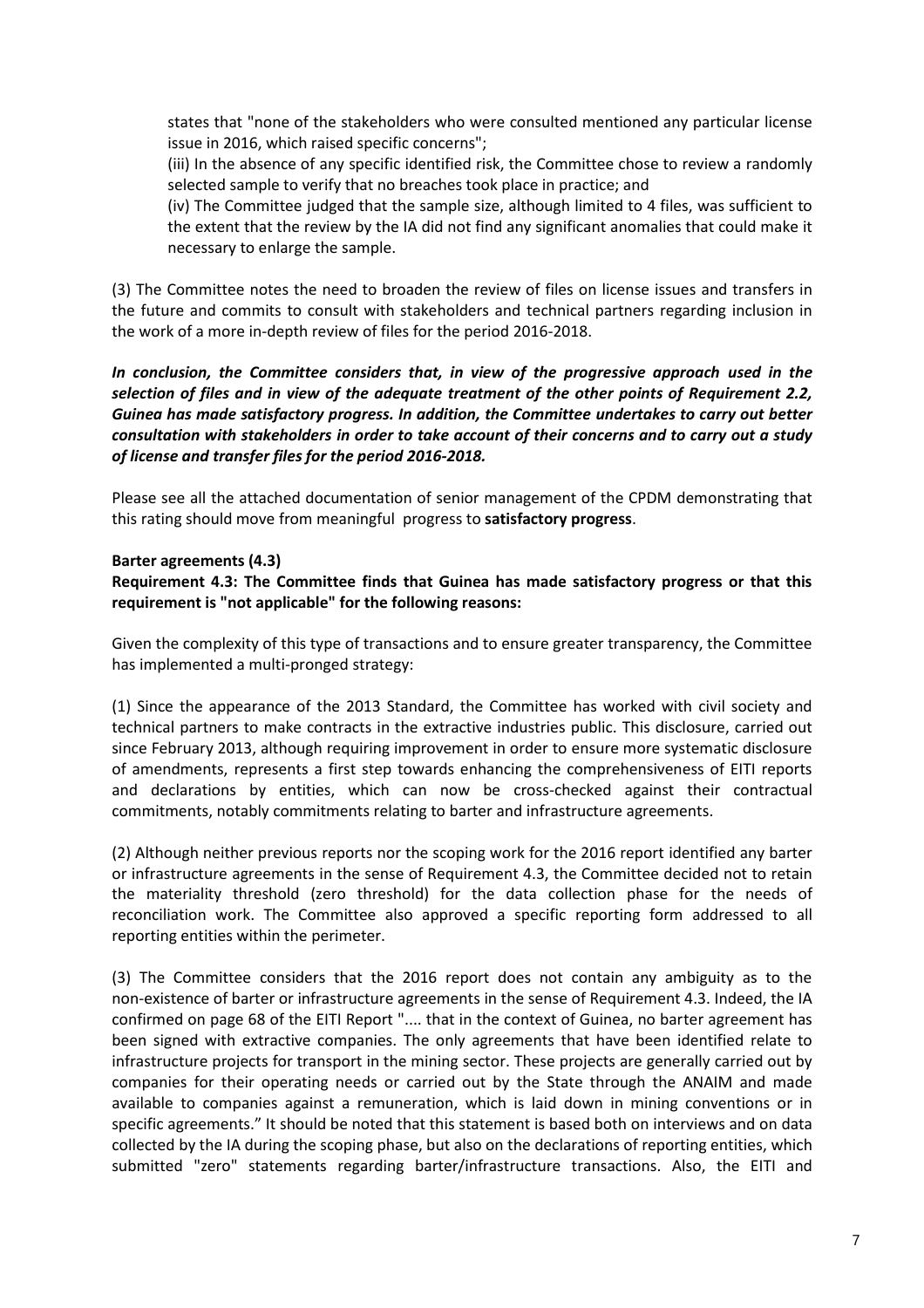validation reports confirm the non-existence of in-kind payments in the Guinea context.

(4) The assertion of the IA is also clear in asserting that the only agreements identified, which relate to infrastructure projects, were either concluded by companies "for their operating needs" or relate to projects "carried out by the State through the ANAIM and made available to companies against a remuneration, which is laid down in mining conventions or in specific agreements". The Committee considers that these two clarifications are such as to exclude the existence of any form of total or partial compensation, prospecting concessions or concessions for the production of oil, gas or minerals or the physical delivery of raw materials in respect of agreements on the sharing of transport infrastructure, which are listed in the report.

(5) Although ANAIM's agreements on shared-use of infrastructure are not covered by the Standard, the Committee considers that their citation in section 4.1.10 of the Report should resolve any ambiguity regarding the scope and qualification of these transactions. The Committee considers that Guinea has even gone beyond the Standard by publishing the agreements concluded by ANAIM regarding the management of mining transport infrastructure for the first time in the EITI Report. The Committee considers that this disclosure effort should not be considered to be ambiguous. The opinion of stakeholders, which is stated in the validation report, appears to confirm the absence of any ambiguity: "The representatives of government (including state-owned companies), industry and civil society who were consulted all agreed that the costs incurred by private companies such as CBG for infrastructure development and maintenance were not assumed in total or partial exchange for concessions for the prospecting or production of oil, gas or minerals or for physical deliveries of these raw materials."

*In conclusion, the Committee considers that the assertion of the IA in the EITI Report, the opinion of stakeholders as well as the approach used for the collection of data on barter agreements and infrastructure are such as to confirm unambiguously the absence of barter or infrastructure agreements in the sense of Requirement 4.3 of the EITI Standard. For this reasons and considering all the points listed above, the Committee requests a review of the evaluation of Requirement 4.6.*

# **Subnational direct payments (4.6)**

It should be noted that declarations are made by mining companies unilaterally. There cannot be any discrepancy at this level because they are not in the reconciliation perimeter.

For the future, the MSG proposes recommending strengthening of the capacities (management tools and training) of receivers in rural municipalities that are affected in order to improve accounting management to ensure adequate reporting in accounts books.

### **Quasi-fiscal expenditures of state-owned companies (6.2)**

# **Requirement 6.2: The Committee finds that Guinea has made satisfactory progress for the following reasons:**

(1) Conscious of the issues related to quasi-fiscal expenditures and the reservations expressed by certain parties on the opacity of certain public companies, the Committee decided not to use a materiality threshold for quasi-fiscal expenses. This approach was taken with the dual objective of responding to the lack of data on this type of transaction during the scoping phase and to allow the independent administrator to review and report any transaction during the data collection phase for the purposes of reconciliation work.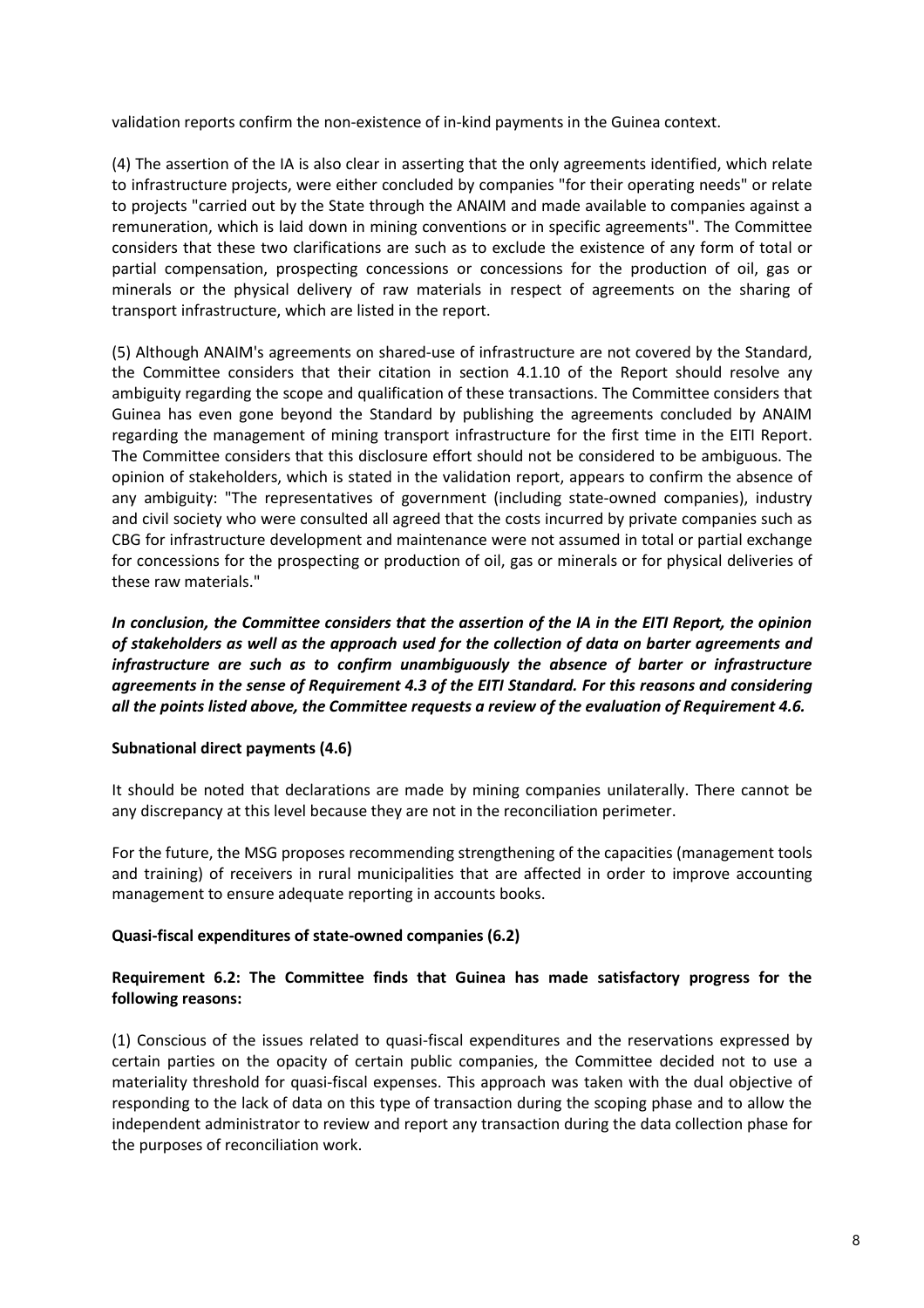To this end, the Committee approved a reporting form that is specific to quasi-fiscal expenditures, which was sent to state-owned companies to confirm or deny the existence of such transactions and to produce the data required by the EITI Standard.

(2) As noted in the Validation Report, the Committee finds that the IA's reconciliation of quasi-fiscal expenditures and other transactions entered into by state-owned companies with the financial reports and accounts of these companies is sufficient to strengthen assurance as to the completeness of the data in the report and to remove any suspicions in this regard. The checks and cross-checks carried out by the IA identified expenditures/transactions by certain state-owned companies that had not been detected during the scoping phase. This is also confirmed by the conclusion stated in the validation report that "all government stakeholders who were consulted, as well as civil society in its pre-Validation<sup>2</sup> self-evaluation, expressed their satisfaction as to coverage of quasi-fiscal expenditures in the 2016 EITI Report".

(3) The Committee considers that the 2016 EITI Report went beyond the requirements of the Standard to cover all transactions between state-owned companies and the state itself in cases where the transactions fall within the business description of the said companies. Also, all transactions and payments were detailed in the EITI Report, which mentions the beneficiaries and the financial and fiscal impacts of the transactions and payments in current and future financial years.

(4) The Committee considers that the classification in the Validation Report of the repayment of the debt contracted with the SMB for the acquisition of geophysical data is not appropriate for several reasons:

(i) The Committee understands that the classification made in the validation report is based on the IMF's Fiscal Transparency Manual and notes that "information in the public domain is not sufficient to evaluate this categorisation". In this respect, the Committee notes that the use of international standards for the classification of quasi-fiscal expenditures is not expressly required by requirement 6.2 as is the case, for example, for requirements 2.5 and 2.7 of the EITI Standard;

(ii) The Committee considers that the acquisition of geophysical data falls in the scope of the business description of SOGUIPAMI, as conferred by the State, and which includes, among other things, the promotion of mining licenses and the holding of prospecting licenses for promotional purposes;

(iii) The Committee considers that the repayment of the loan in question is not likely to generate an earnings shortfall for SOGUIPAMI. Indeed, it is clearly stated on page 66 of the EITI Report that "the results of the survey will be part of the geological infrastructure that SOGUIPAMI has to exploit under the provisions of Law 006 of 2011". In other words, the geological data obtained will be the property of SOGUIPAMI and will therefore be accounted as an asset in the SOGUIPAMI accounts. This acquisition therefore constitutes an investment for SOGUIPAMI, which will generate future cashflows from promotion of the areas covered by the airborne geophysical survey.

(iv) The Committee believes, apart from the technical classification that the transaction deserves, sufficient information regarding the purpose of the loan and the amount of repayments for 2016 has been disclosed in the EITI Report.

# *In conclusion, the Committee considers that every effort has been made to remove, as far as possible, the mistrust of certain stakeholders with regard to public companies in general and*

<sup>2</sup> Civil society (May 2018), self-evaluation of pre-validation, p. 49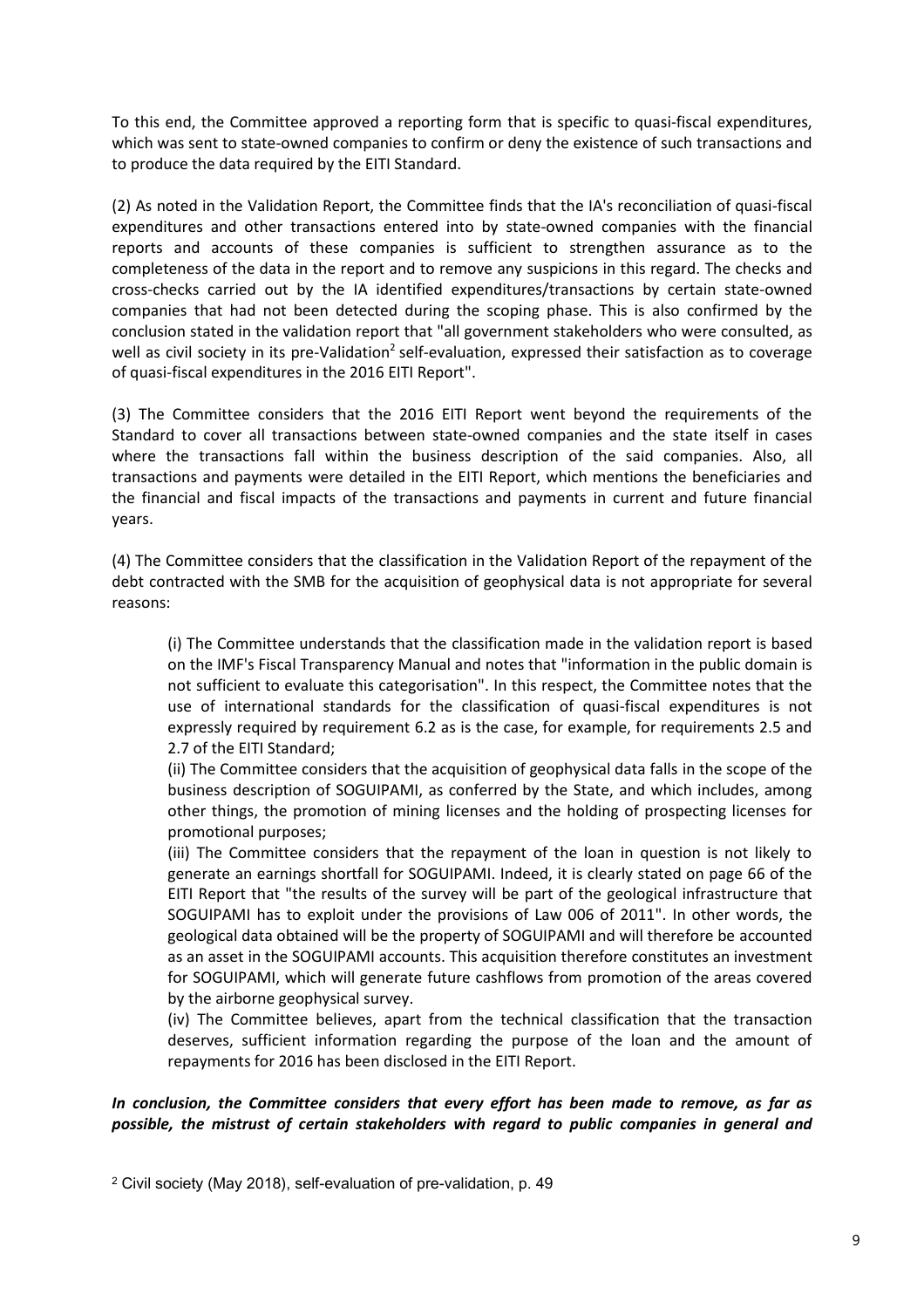*quasi-fiscal expenditures. Although the Committee does not consider the repayment of the SMB loan as quasi-fiscal expenditure for the reasons indicated above, it remains ready to continue discussions with the International Secretariat in order to provide any additional information to support the elements mentioned above. The Committee is also attentive to the views of all stakeholders to further strengthen its approach to disclosure of quasi-fiscal expenditures in order to best meet the concerns of all stakeholders. For this purpose and considering all the elements listed above, the Committee asks for the evaluation of Requirement 6.2 to be reviewed.*

### **Results and impact**

Regarding the **Lessons learned and Follow-up of Recommendations (7.3)**, the points of requirement 7.3 are compliant for the simple and good reason that, given the importance of the evaluation monitoring, the MSG found it necessary to set up the Evaluation Monitoring Commission, to be responsible for monitoring the activities listed in the EITI Action Plan and decisions and recommendations. (See Resolution No. 0011/EITI-G/2014, dated 27/3/2014 ... attached).

At the level of the EITI-GUINEA Secretariat, an Evaluation Monitoring Officer reports regularly to the Evaluation Monitoring Commission of the Steering Committee, of which the officer is the reporter. This Commission meets after the publication of each EITI-Guinea Report, at the midpoint of each implementation of the Annual Work and Budget Plan and/or at the request of a member of the said Commission. In addition a report of follow-up work, a decision and a recommendation are presented to the Supervisory Board.

### **The Results and Impact of implementation (7.4)** should all be **Satisfactory Progress**

Efforts have been made by the Audit and Statistics Commission of the Steering Committee of EITI-GUINEA to document and evaluate the impact of the EITI after the official publication of each Report.

In this context, in 2015 the MSG, in collaboration with ISADES, carried out a study on community investments made and income paid by mining companies in Guinea. Requirements 7.4a

The MSG has also regularly published the Annual Progress Report, the latest being that of May 2018 for the 2017 report. This annual report meets the 7.4b requirements. Please see the EITI-Guinea website.

Finally, in respcet of requirement 7.4c, it should be noted that it is the MSG that enabled Guinea's compliance in July 2014 and that manages the validation of Guinea in 2018.

# **Other Observations**

On page 90, as regards **the opinion of stakeholders**, in the Republic of Guinea only private companies hold TIN (Tax Identification Number) codes.

No government department has a Tax Identification Number. It is the companies or enterprises that are obliged to have a TIN code.

II – On page 2 of the validation report, abbreviation DNTCP: National Directorate for Treasury and Public Accounting.

Page 6: as explained above, there is a commission for evaluation monitoring of the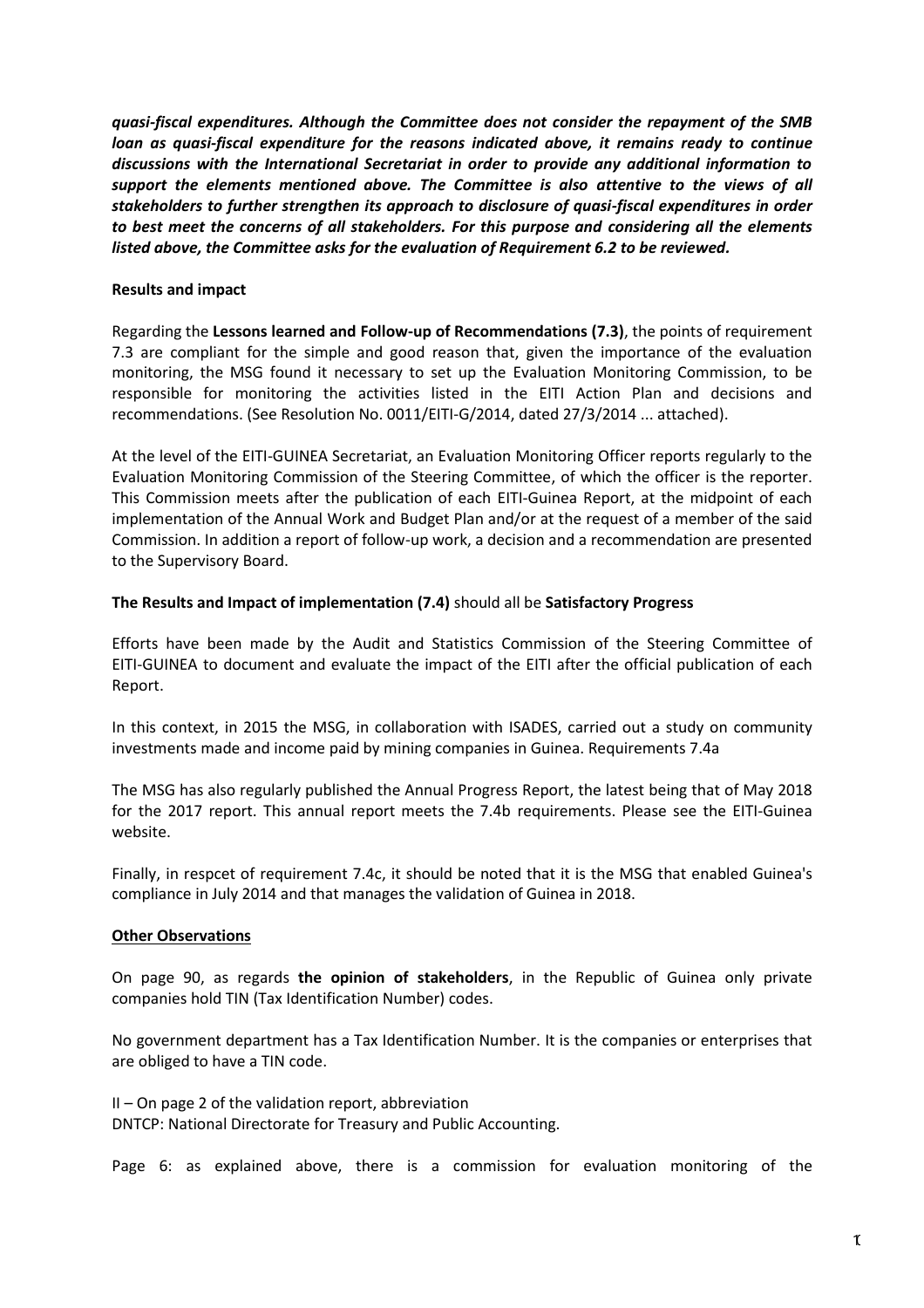recommendations.

Page 7 and 8: Financial statements of state-owned companies are audited and are now available online.

Page 11 and 12: Remove the phrase "Towards the end of the Lansana CONTE regime", which is inappropriate.

Page 12: since 2017 SOGUIPAMI has been represented in the Steering Committee by its deputy CEO. The Steering Committee list is as of 22 June 2010.

Page 15: write supervisory board instead of supervisory committee.

Page 16: the statement that "senior government officials other than members of the EITI Technical Secretariat have not been involved in awareness-raising and dissemination activities" is false, as witnessed by the notice of a meeting signed by the Prime Minister, inviting senior state officials to the meeting of the Supervisory Board.

Page 25: This refers to Order No. 2858/MMG/SGG/2005, dated 20 June 2005 and not to a Decree.

Page 26: the Multi-stakeholder Group is formalised by a Ministerial Order and not by an ordonnance. Appointment procedures and mandate periods are clearly defined in the ToRs and Internal Regulations.

Page 28: an extraordinary meeting can be called by 2/3 of members and not by 2 or 3 members.

Page 29: third paragraph, this is a joint order, there is no joint decree.

Page 86: recommendation No. 9 the annual report of the Accounts Chamber has been published.

Page 96: This is the BCRG and not the BCGR.

Page 111: This refers to an extension of CBG's production capacity and not a GBC expansion project.

Page 116: to be corrected

- − Dr. Joachin Lama is Secretary General of the Ministry of Economy and Finance;
- − Safiatou L. DIALLO is the Head of the Prime Minister's Office;
- − Malick Tidiane TOURE is Assistant Director of the Prime Minister's Office;
- − Mrs. SALL Anne Marie Sakho (and not FALL) is part of the Chief Office of BNE;
- − Mamadouba SYLLA, Fiscal Advisor of MB;
- − Fancinadouno Aly, Chief Office of Customs, Budget Ministry
- − Camara Famoro, chief financial officer of the National Petroleum Office (ONAP);
- − Honorable Michel Kamano, President of the Economy, Finance and Planning Commission of the National Assembly;
- − Mouminy Sylla, Bel Air Mining;
- − Aminata Kaba, Bel Air Mining;
- − Abdoulaye Sampil, SMB;
- − Condé Morifing, CBG;
- − Kabinet Diané, ANCG;
- − Mohamed Sampil, Bar Association;
- − Mohamed Sikhé Camara, Deputy National Director for Decentralisation.